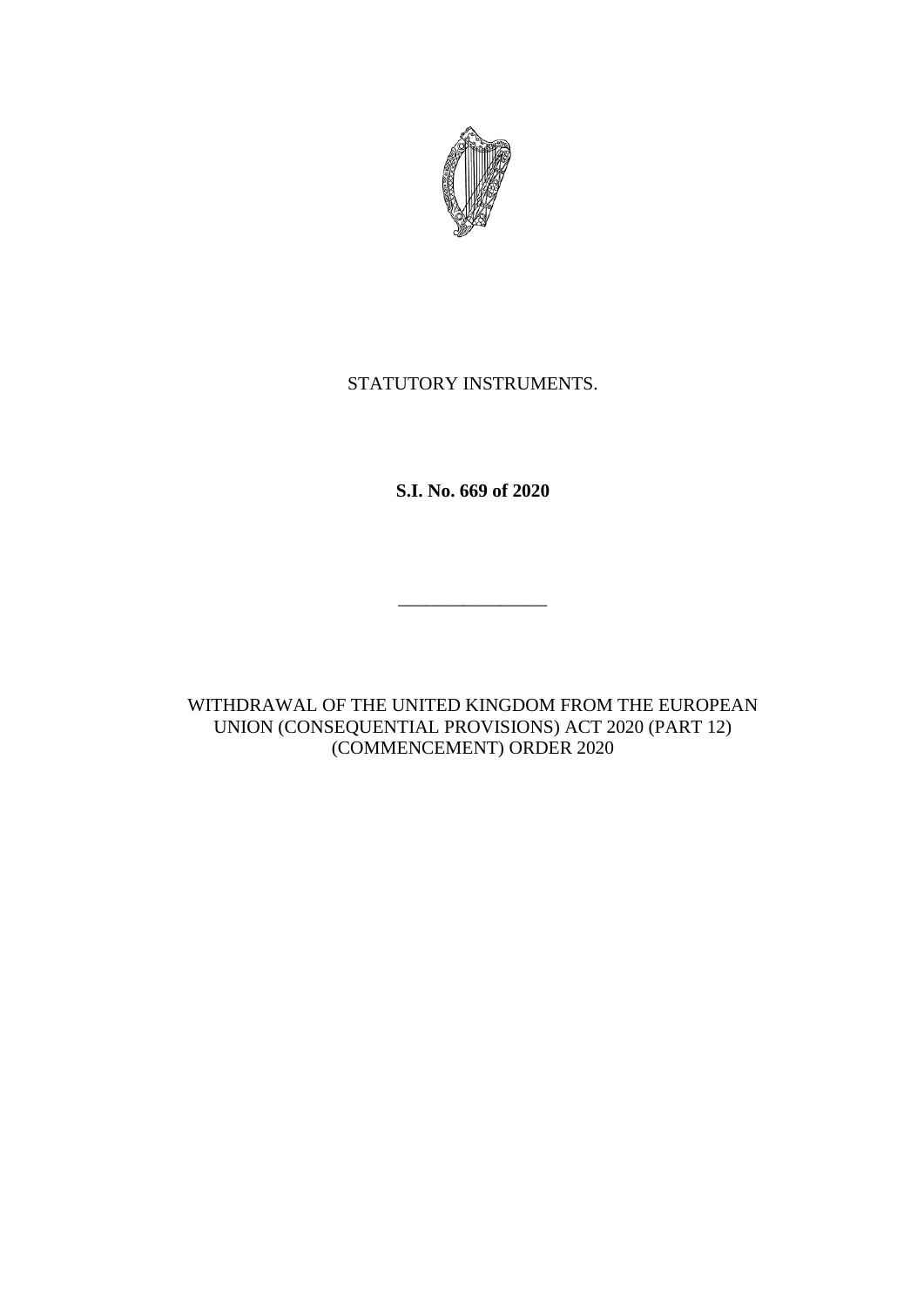## S.I. No. 669 of 2020

## WITHDRAWAL OF THE UNITED KINGDOM FROM THE EUROPEAN UNION (CONSEQUENTIAL PROVISIONS) ACT 2020 (PART 12) (COMMENCEMENT) ORDER 2020

I, EAMON RYAN, Minister for Transport, in exercise of the powers conferred on me by section  $2(1)(g)$  of the Withdrawal of the United Kingdom from the European Union (Consequential Provisions) Act 2020 (No. 23 of 2020), hereby order as follows:

1. This Order may be cited as the Withdrawal of the United Kingdom from the European Union (Consequential Provisions) Act 2020 (Part 12) (Commencement) Order 2020.

2. The 23rd day of December 2020 is appointed as the day on which Part 12 of the Withdrawal of the United Kingdom from the European Union (Consequential Provisions) Act 2020 (No. 23 of 2020) shall come into operation.



GIVEN under my Official Seal, 18 December, 2020.

EAMON RYAN, Minister for Transport.